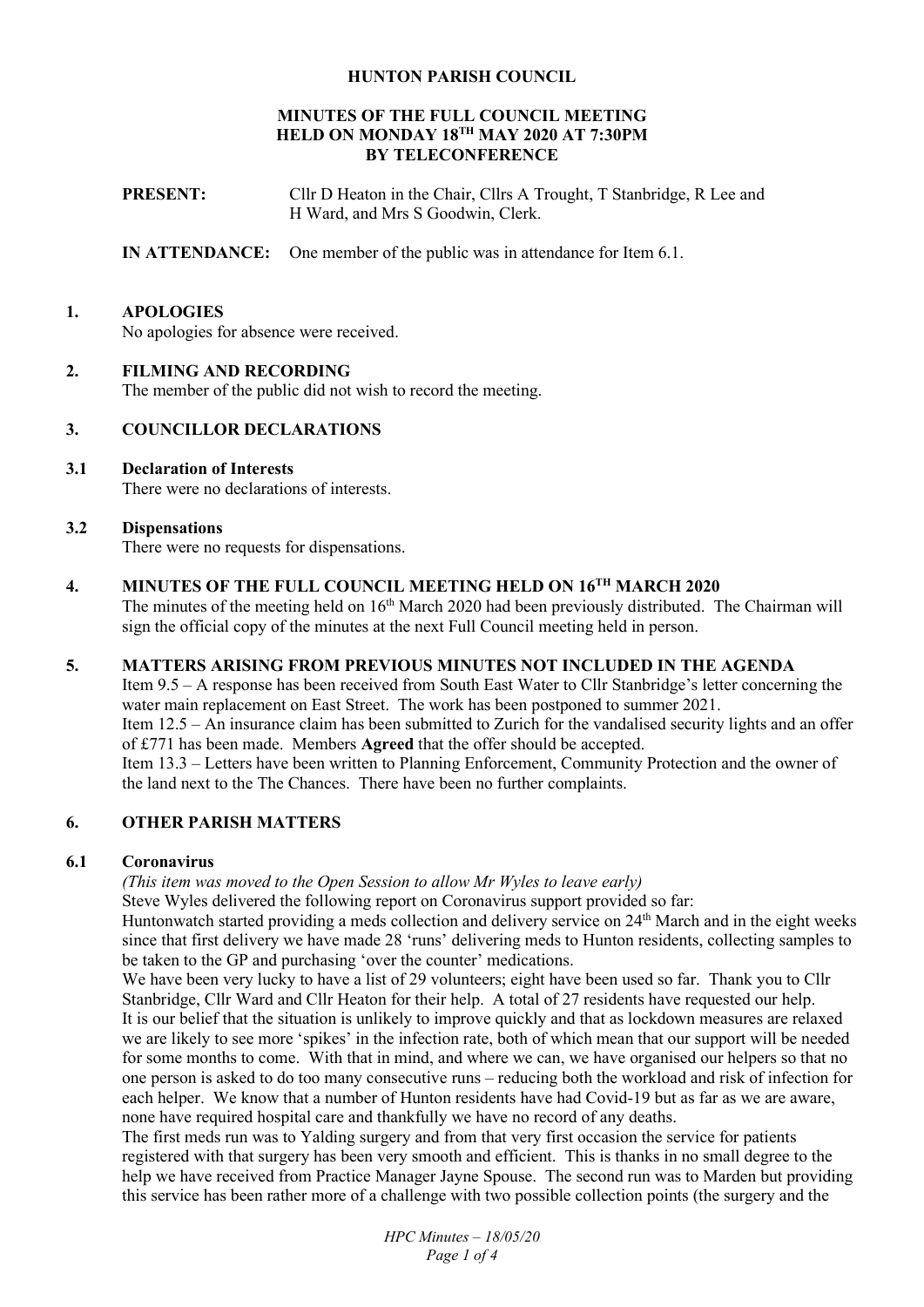pharmacy) and time windows in which meds must be collected. Coxheath meds runs started a week after the first two and this has been trouble-free with Phillippa Webb (who already collected meds for Coxheath residents) agreeing to add Hunton residents to her list.

Our sincere thanks go out to the eight people who have so far stepped up and collected and delivered meds around the village but there are two people who we feel deserve special thanks. As we mentioned above, Jayne Spouse at Yalding surgery and Phillippa Webb have gone above and beyond in supporting us and we wondered whether the Parish Council would consider funding a small floral 'thank you' to these two ladies, to be delivered in the next week or so in order to give them a much needed boost during these difficult times.

Members **Agreed** that the Parish Council should fund the purchase of flowers up to £35 each, using the Chairman's Allowance, to thank them for all the help they have provided. ACTION: CLERK/CLLRS Cllr Heaton mentioned that Paydens Pharmacy on the Loose Road has also been very efficient in his experience. He also asked whether there had been any requests for food. Huntonwatch is not in a position to offer this but Mr Wyles was aware of a group of neighbours who have a WhatsApp group, where they share information on delivery slots, ask others if they have certain types of food, etc. It may be something the Parish Council could consider putting out on Facebook.

Cllr Trought asked whether the people in Hunton who have had Covid-19 received a clinical diagnosis or were self-diagnosed. Mr Wyles believes many self-diagnosed as test kits are not available. People may have had Covid-19 but been asymptomatic or had only mild symptoms. Cllr Heaton did not feel there was a danger of community infection as all those affected have self-isolated. Mr Wyles has seen groups of people meeting, against the social distancing rules, so there is some risk of transmission, but it is probably lower than other places. He has also seen more people exercising, which is good, but unfortunately there has also been an increase in the amount of litter and dog mess, and the field gates at the recreation ground are being left open. Cllr Heaton considered this justification for keeping the car park barrier locked, to limit numbers.

Cllr Heaton thanked Mr Wyles for his report and all the work he and the volunteers have done.

# **6.2 Annual Meeting**

The Annual Meeting was due to be held on  $11<sup>th</sup>$  May 2020.

The Local Authorities and Police and Crime Panels (Coronavirus) (Flexibility of Local Authority and Police and Crime Panel Meetings) (England and Wales) Regulations 2020 disapply paragraph 7 of Schedule 12 of the Local Government Act 1972, which means there is no requirement for a parish council to hold its Annual Meeting in May 2020, although a council may do so if it chooses. All appointments will remain in place until the next Annual Meeting, to be held no later than May 2021.

Members **Agreed** that the Annual Meeting should not be held in 2020, so the next Annual Meeting will be in May 2021.

Cllr Trought noted that the Village Hall AGM has been postponed.

# **6.3 Annual Parish Meeting**

The Annual Parish Meeting (APM) was due to be held on 18<sup>th</sup> May 2020.

The APM, by law, must take place between 1<sup>st</sup> March and 1<sup>st</sup> June. However, there is no obligation for the APM to be organised by the Parish Council, even though the Parish Council has organised it in the past. The APM is a meeting of the electors, not a Parish Council meeting and can actually be convened by the chairman of the parish council or any two parish councillors, or by six local government electors of the parish.

There is no specific mention of the APM in the new regulations but the APM cannot be held 'physically' due to social distancing and it would be very difficult to hold it by teleconference. Members **Agreed** to cancel the Annual Parish Meeting for 2020.

#### **6.4 Parish Councillors**

Cllr Ward has received an email from a resident in Redwall Lane, who is concerned about the number of large tractors pulling trailers on Redwall Lane which he believes belong to Berry Gardens/Clock House Farm. They run in relay, often meet in East Street and have difficulty passing each other. He thinks the tractors/trailers should be using the main roads and by operating the way they are they are and not using lorries/vans the farms are avoiding paying road tax and are also using red diesel. Cllr Heaton does not believe the tractors relate to one farm. He has emailed another resident who was also concerned about the use of farm vehicles to tow trailers of rubble, explaining that the regulations on rebated fuel are very complex. If tractors are taking produce from one farm to another, this is allowed, and the operators do not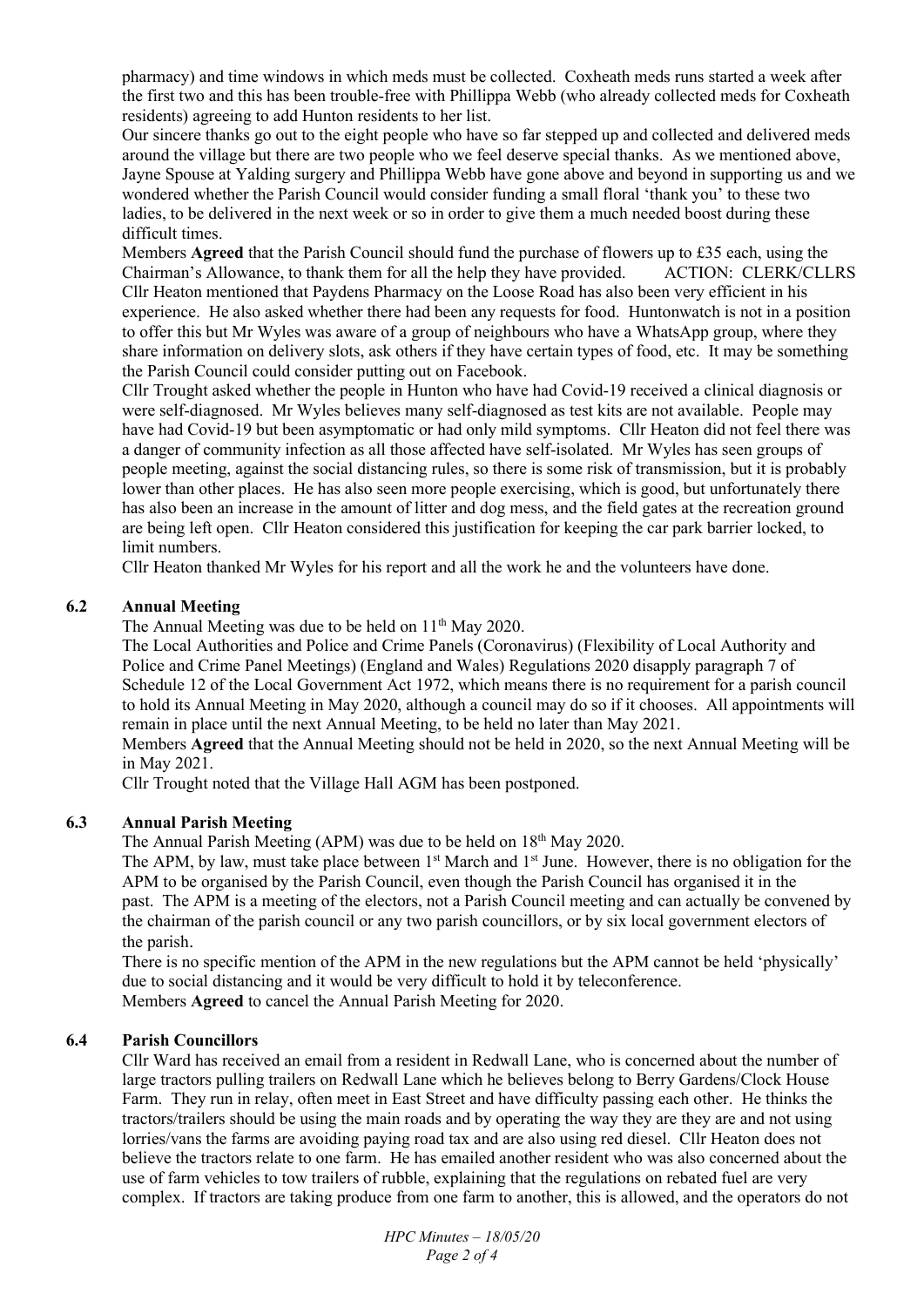need to abide by the 7.5T weight restrictions. If it is a contractor, and licensed for the road, for a farm vehicle there is no requirement to pay road tax, but road tax is payable if it is for commercial purposes. There is not much the Parish Council can do unless it can be proved the vehicles are operating illegally. Cllr Trought noted that there has also been more tractor/trailer activity on West Street recently. This could relate to several farms - Amsbury farm land at Elphicks, Clock House Farm has also developed land to the south of Redwall Lane for fruit, as well as Betts and possibly Fridays. Cllr Stanbridge advised that Amsbury Farm had been importing rubble for farm track, but this stopped four weeks ago and there has been no recent activity.

As the farm vehicles are damaging the roads (pictures have been received of damage to Redwall Lane), Members **Agreed** that the Clerk should notify KCC Highways of this, but there is not much else the Parish Council can do. ACTION: CLERK

#### **6.5 Clerk's Report**

The Public Sector Bodies (Websites and Mobile Applications) Accessibility Regulations 2018 introduced measures to ensure all public sector websites (including parish councils) are accessible to all users, particularly those with disabilities. Websites should be compliant or working towards compliance by September 2020. The Parish Council does not have its own website and it is not run by the Parish Council (as it forms part of the Hunton village website). SLCC is providing two 2-hour webinars at a cost of  $\pounds$ 120 plus VAT which the Clerk would be happy to attend but may require technical knowledge the Clerk does not have as she does not run the website.

Members discussed the possibility of the Parish Council hosting its own website. Members **Agreed** that the Clerk should:

- Check with KALC whether there is a requirement for the Parish Council to have its own website.
- Look further into the SLCC training to establish whether it is appropriate and attend if so.
- Contact the Hunton webmaster regarding website accessibility. ACTION: CLERK

# **7. FINANCE**

#### **7.1 Budget Monitoring Reports**

The Budget Monitoring Reports to 31<sup>st</sup> March 2020 and 30<sup>th</sup> April 2020 were **Noted**.

#### **7.2 Income Received**

The following income has been received since the last meeting:

| $MBC - SIPA$ grant payment (paid twice by MBC in error) | £1,756.08  |
|---------------------------------------------------------|------------|
| Hunton Parish Hall Committee – FIT                      | £389.20    |
| $MBC - Precept$                                         | £26,338.00 |
| Hunton Parish Hall Committee – FIT                      | £222.63    |

The bank reconciliation was provided to Members for review but will need to be signed by one Member at the next Full Council meeting held in person.

# **7.3 Payments Made**

Members **Approved** the following payments made since the last meeting:

| $SO -$ Sharon Goodwin – Salary & office allowance – February | £453.30 |
|--------------------------------------------------------------|---------|
| $SO -$ Sharon Goodwin – Salary & office allowance – March    | £453.30 |
| Unity Trust Bank – Service charge                            | £18.00  |
| $SO -$ Sharon Goodwin – Salary & office allowance – April    | £453.30 |

Members also **Approved** the following payments, authorised at the Planning Committee meeting on  $4<sup>th</sup>$ May 2020:

| $300333 - E. ON - Street lighting electricity$                             | £14.56  |
|----------------------------------------------------------------------------|---------|
| $300334$ – Robert Cox – Maintenance of hedge/verges on permissive footpath | £495.00 |
| $300335$ – NALC – Annual subscription to LCR magazine                      | £17.00  |
| $300336 - KALC - Annual membership$ subscription                           | £345.70 |
| $300337 - \text{MBC} - \text{Refund of grant paid twice}$                  | £878.04 |